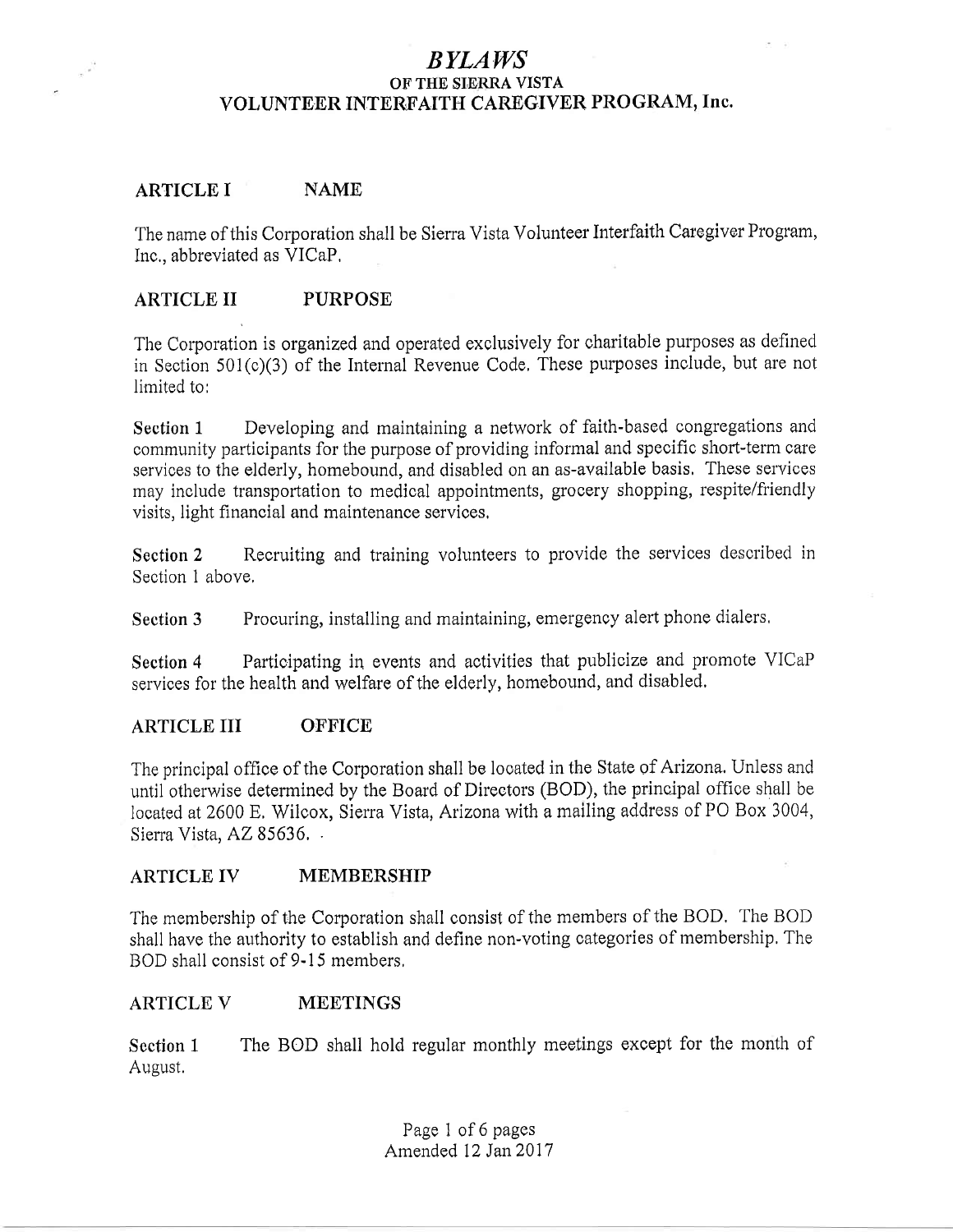# BYLAI|/S

#### OF THE SIERRA VISTA VOLUNTEER INTERFAITH CAREGIVER PROGRAM, Inc.

Section 2 An annual general meeting shall be held in January of each year,

Section 3 Special meetings may be called by any member of the Executive Committee or a simple majority vote of the BOD. The agenda for any special meeting shall be designated by the entity calling the meeting.

Section 4 A majority of the BOD shall constitute a quorum at any meeting.

Section 5 A minimum of seven (7) days advance notice of all meetings shall be given to each board director via email or telephone call,

## ARTICLE VI BOARD OF DIRECTORS

Section 1 Directors shall be elected at the annual general meeting by simple majority vote,

Section 2 The term of a board director shall be three (3) years, A board director may serye no more than two (2) consecutive terms, after which such board director shall retire from the BOD for at least one year before being eligible for re-eiection, BOD terms shall be staggered so at the time of each annual meeting, the terms of approximately one-third  $(1/3)$  of all members shall expire,

Section 3 The BOD may, by a simple majority vote, fill vacancies occurring between annual general meetings for the unexpired term, In addition, between annual general meetings additional interim board directors may be added to the existing slate of board directors by majority vote of the BOD, provided that the total number of board directors and interim board directors shall not exceed 15 in number, The term of such interim board director(s) shall expire at the next annual general meeting at whioh time such interim board director(s) may be elected to office for a full term, During their tenure, interim board directors shall have the same powers and obligations and be subject to the same rules and regulations as those governing other board directors.

Section 4 Upon a simple majority vote of the BOD, a board director may be removed from office whenever such board director has accumulated four unexcused absences within a twelve-month period or for good cause shown,

Section 5 Each director shall be entitled to cast one vote on any matter pending before the BOD,

Section 6 Directors may vote by proxy and the presence of a proxy holder shall count toward establishment of a majority.

Section 7 Director(s) shall delegate their power to another voting member by executing an Appointment Of Proxy form, The appointment does not relieve the director of liability for acts or omissions imposed by law on directors, An appointment of a proxy

> Page2 of 6 pages Amended 12 Jan 2017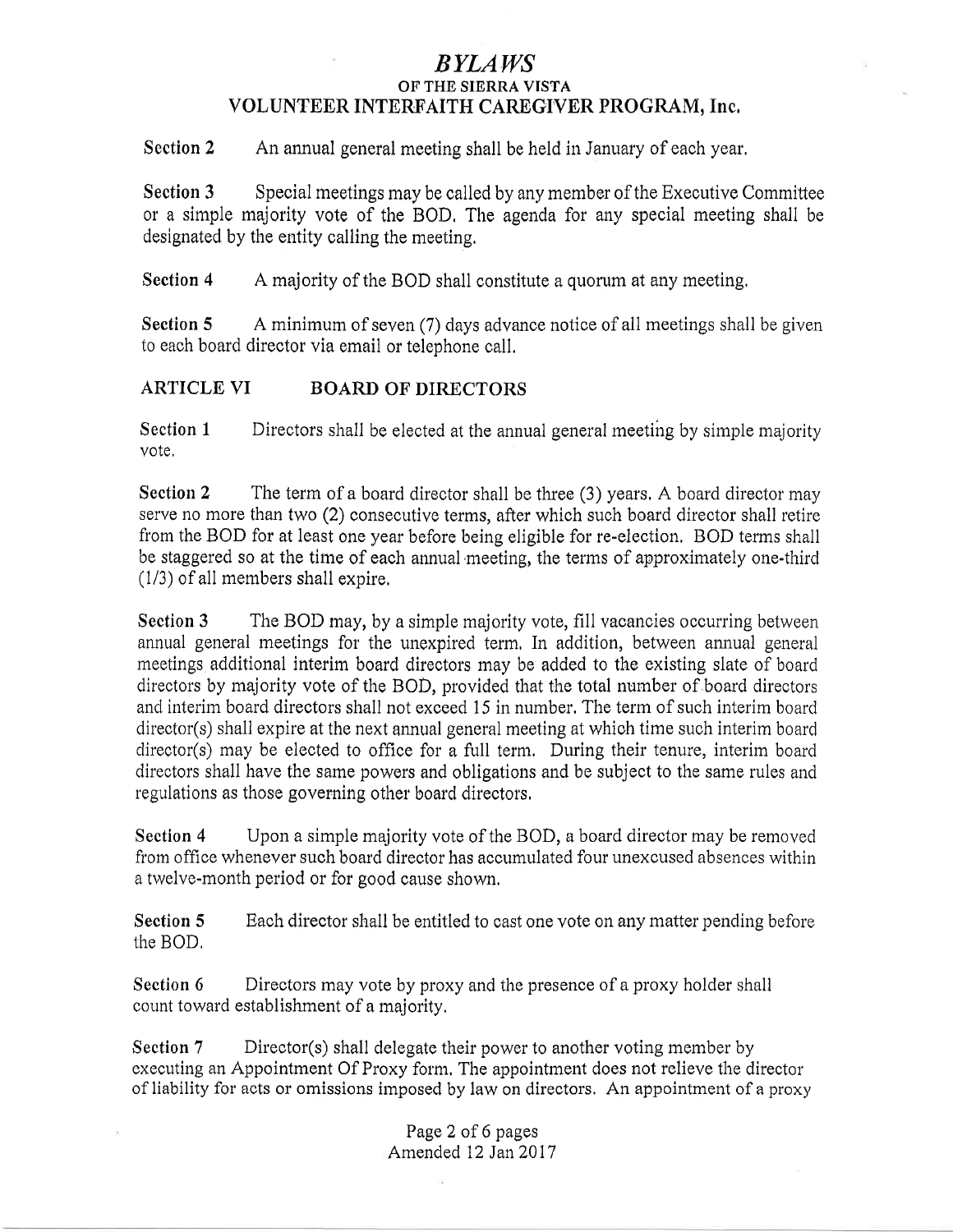# BYLAWS OF THE SIERRA VISTA VOLUNTEER INTERFAITH CAREGIVER PROGRAM, Inc.

is effective when received by the secretary at least five (5) days before the date of the meeting at which it is to be exercised. Unless it specifically states otherwise, a proxy shall be valid only for the next meeting after it is given, after which it expires.

Section 8 Unless specifically otherwise provided, all votes shall be decided on the basis of a simple majority.

Section 9 Directors shall serve without compensation, but reasonable expenses incurred by a director in the performance of Corporation duties may be reimbursed upon approval of the BOD,

Section l0 Directors shall not discuss or disclose information about the Corporation or its activities to any person or entity unless such information is already a matter of public record,

#### ARTICLE VII OFFICERS

Section 1 The officers of the Corporation shall include a President, Vice-President, Secretary, and Treasurer. When deemed necessary by the BOD, a 2<sup>nd</sup> Vice President may be elected, Officers must be a BOD member.

Section 2 Regular elections of officers for a term of one year shall be held at the annual general meeting, An officer may serye consecutively in the elected office for no more than three Years,

Section 3 Any Officer vacancy occurring between annual general meetings may be filled by a simple majority vote of ihe BOD at any monthly or special meeting'

Section 4 Any officer may be removed from office by a simple majority vote of the BOD, No officer of the BOD shall be removed without an opportunity to be heard and notice of such motion of removal shall be given to the board member in writing twenty (20) days prior to the meeting at which motion shall be presented, setting forth the reasons for such removal,

Section 5 The President shall preside over all BOD meetings and shall perform all duties assigned by the BOD, The President shall execute any written instrument on behalf of the Corporation except in cases where such execution has been expressly delegated to another officer or agent by the BOD, these Bylaws, or statute.

Section 6 The Vice-President shall perform the duties of the President in the absence or disability of the president, and shall have all the powors of the President included, but not limited to, the power to execute any written instrument on behalf of the Corporation. In addition, the Vice-President shall perform such other duties as the BOD or the President may direct. The Second Vice-President shall perform in the absence of both the President and First Vioe President.

> Page 3 of 6 pages Amended 12 Jan 2017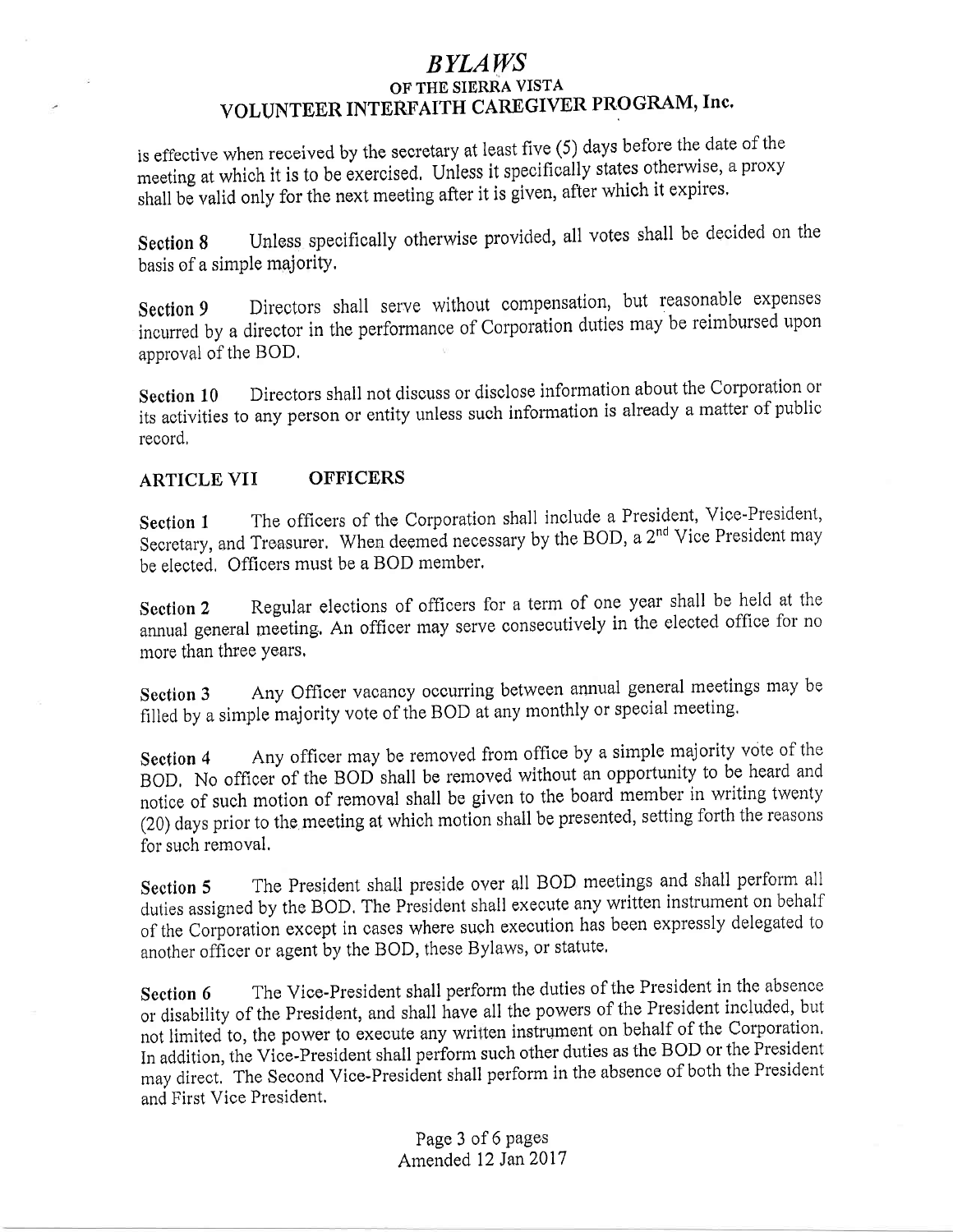# BYLAWS

#### OF'THE SIERRA VISTA VOLUNTEER INTERFAITH CAREGIVER PROGRAM, Inc.

Section 7 The Secretary shall keep the minutes of all, general, special and BOD meetings, be custodian of the corporate records, and ensure that all notices are provided in a timely manner as required by these Bylaws or by statute, The Secretary shall also keep a list of the names, postal mailing addresses, email addresses, and telephone numbers of each board director, to include BOD and Executive Officer appointment and tenure expiration dates, The Secretary shall perform such other duties as the BOD or the President may direct,

Section 8 The Treasurer shall supervise the administration of the Corporation's finances, issue financial statements as directed by the BOD, and perform such other duties as the BOD and/or Executive Committee may direct, The Treasurer shall perform the duties of the President in the absence or disability of the President, Vice President or 2<sup>nd</sup> Vice President,

#### ARTICLE VIII COMMITTEES

Section 1 There shall be no less than three (3) officers. The officers of the Corporation shall comprise the Executive Committee, The Executive Committee is subject to the direction and control of the full board.

Section 2 The BOD may establish such additional committees as are necessary to carry out the business of the Corporation, The BOD shall determine the duties and responsibilities of each committee. Only members of the BOD may serve as ohairpersons of a committee and they shall be appointed by the President, Committee members shall be appointed by the committee chairperson and approved by the BOD,

#### ARTICLE IX Corporate Staff

#### Section 1 Executive Director

The Board of Directors will hire an Executive Director who shall serve at the will of the Board, and shall report to the President regarding day-to-day operational matters. The Executive Director is required to attend all board meetings other than executive sessions, unless asked, The Executive Director shall serve as a non-voting member of the BOD, The Director shall have immediate and overall supervision of the day-to-day office operations as outlined in the Executive Director's Job Description,

## ARTICLE X MISCELLANEOUS

Section 1 All funds of the Corporation shall be deposited to the accounts held by the Corporation in such banks and depositories as have been designated by the BOD.

Section 2 The BOD may authorize any person to act as an agent of the Corporation for the purpose of entering into any contract or executing and delivering any instrument in

> Page 4 of 6 pages Amended 12 Jan20I7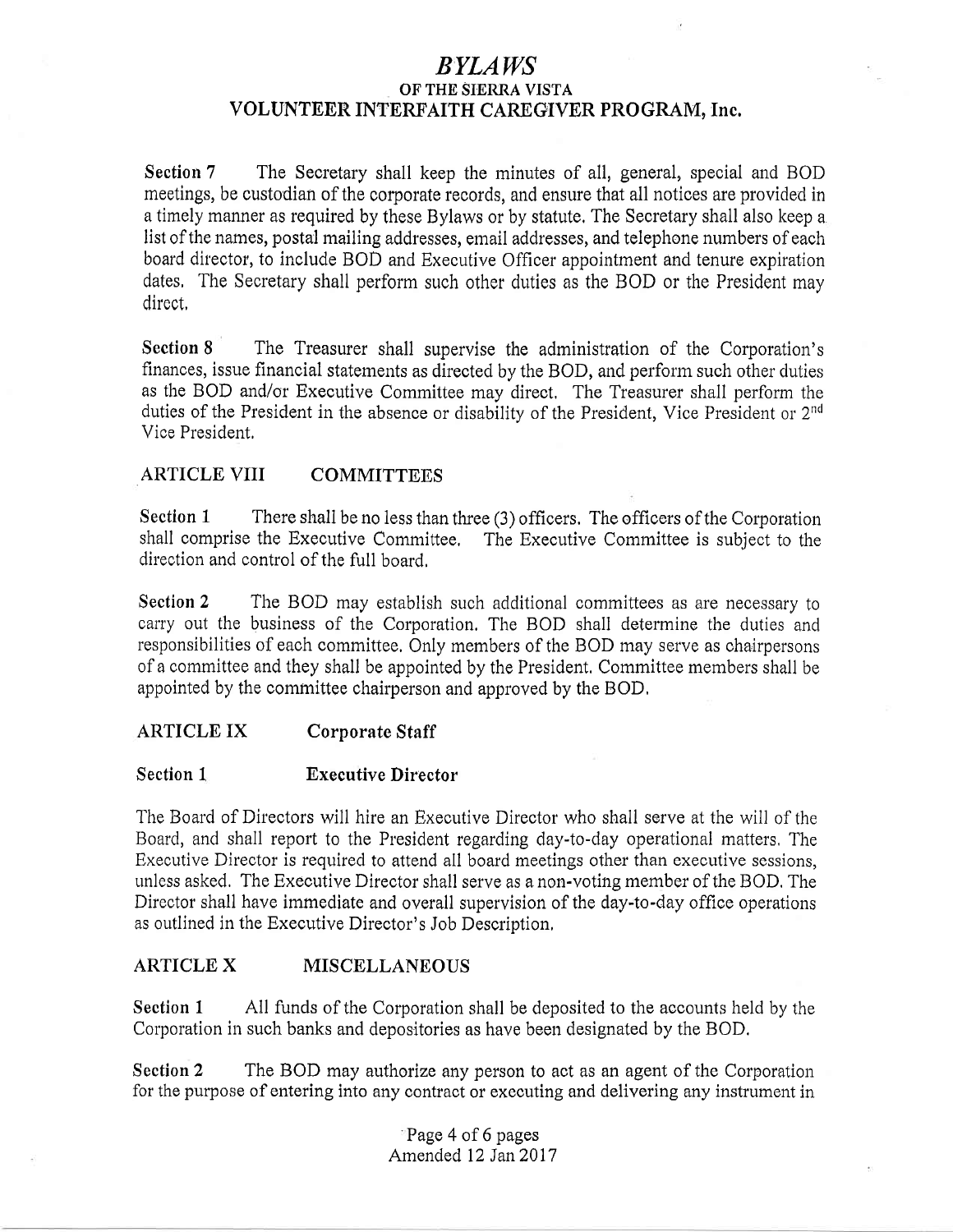# *BYLAWS*

# OF THE SIERRA VISTA<br>VOLUNTEER INTERFAITH CAREGIVER PROGRAM, Inc.

the name of, or on behalf of, the Corporation. Such authority may be general or limited in its scope,

Section 3 All checks, drafts, or orders for payment of funds shall be signed by such persons as the BOD shall have designated as signatories,

Section 4 The fiscal year of the Corporation shall begin on January 1 and end on December 31.

Section 5 An Annual reconciliation of VICaP's accounting and financial records will be performed by a qualified financial professional or an internal committee selected by the BOD.

Section 6 Except in cases involving gross negligence or willful misconduct, the Corporation shall indemnify and hold harmless any board director, board officer, or employee from any suit, damages, claim, judgment, or liability arising from, or asserted to arise from, conduct of such person in his or her capacity as a board director, board officer, or employee. The Corporation shall purchase or otherwise procure insurance for such purposes. Furthermore, a separate liability insurance policy for volunteers providing  $s$ ervice $(s)$  on behalf of the Corporation shall be purchased by the Corporation,

Section 7 The Corporation shall keep correct and complete books and records of account and shall also keep minutes of the proceedings of the BOD and committees having any of the authority of the BOD. Any books and records of the Corporation may be inspected at any reasonable time and for any purpose by any interested person,

Section 8 Upon dissolution of the Corporation, and after payment or provision for payment of all liabilities of the Corporation, the BOD shall dispose of all corporation assets exclusively in accordance with the corporation purposes or, in lieu thereof, to organizations that are qualified as tax-exempt under Section  $501(c)(3)$  of the Internal Revenue Code. Any asset not so disposed of shall be disposed of by a court of law of appropriate jurisdiction in the county in which the principal office of the Corporation is located,

Section 9 Robert's Rules of Order shall govern all meetings of the BOD or the Corporation unless otherwise directed by a prior resolution of the BOD, the Arlicles of Incorporation, or these Bylaws, Any requirements for meeting minutes to include the names of those who make or second motions included in the board meeting minutes is waived, Further, any requirement for acceptance of the agenda in the meetings agendas is also waived,

Section  $10$  These Bylaws may be amended by a simple majority at a regular, annual or special meeting, provided that the proposed amendment is submitted in writing to all board directors at least seven (7) working days before the meeting at which the vote is to be held,

> Page 5 of 6 pages Amended 12 Jan20I7